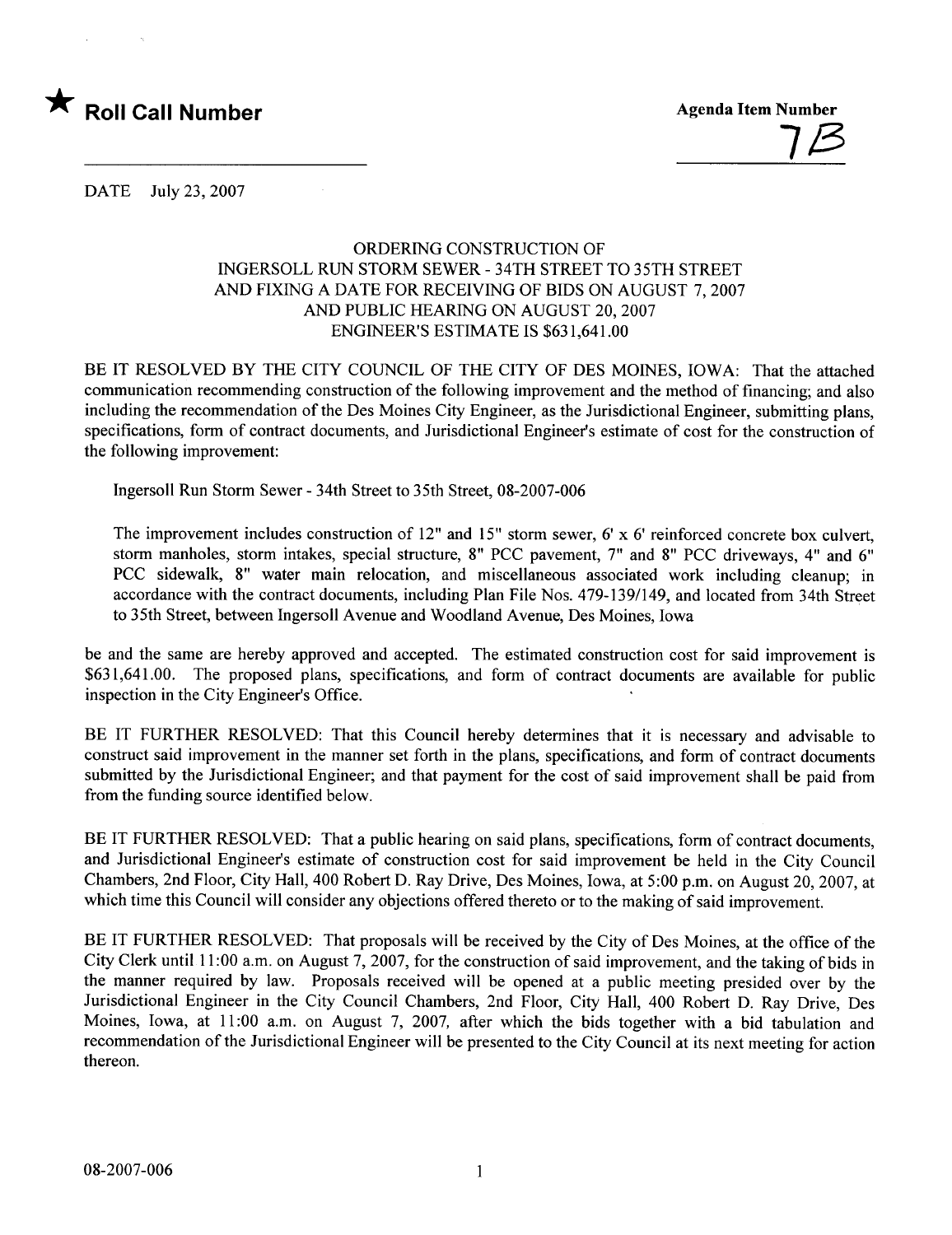$\bigstar$  Roll Call Number  $\bigstar$  Agenda Item Number

 $7/3$ 

DATE July 23, 2007

BE IT FURTHER RESOLVED: That an appropriate Notice to Bidders and Notice of Public Hearing for said improvement be published in the Des Moines Register as provided and directed by Chapter 26 and/or 314, Code of Iowa.

(City Council Communication Number  $0$  /  $40$  / attached.)

Moved by to adopt.

 $\psi_{\alpha\beta}$ 

Kathleen Vanderpool Deputy City Attorney

FORM APPROVED: THE RESERVED FUNDS AVAILABLE

 $U$ MC/

Allen McKinley Des Moines Finance Director

Funding Source: 2007-2008 CIP, Page Sanitary-5, City-wide Sanitary Sewers, SAE054, Various Funding, Being: 50% in Sanitary Sewer Funds from SAE054, and 50% in Storm Water Utility Funds from STE057, Page Storm Water-5, City-Wide Storm Water Utility Projects

| <b>COUNCIL ACTION</b> | <b>YEAS</b> | <b>NAYS</b> | <b>PASS</b> | <b>ABSENT</b>   |
|-----------------------|-------------|-------------|-------------|-----------------|
| <b>COWNIE</b>         |             |             |             |                 |
| <b>COLEMAN</b>        |             |             |             |                 |
| <b>HENSLEY</b>        |             |             |             |                 |
| <b>KIERNAN</b>        |             |             |             |                 |
| <b>MAHAFFEY</b>       |             |             |             |                 |
| <b>MEYER</b>          |             |             |             |                 |
| <b>VLASSIS</b>        |             |             |             |                 |
| <b>TOTAL</b>          |             |             |             |                 |
| <b>MOTION CARRIED</b> |             |             |             | <b>APPROVED</b> |
|                       |             |             |             |                 |
|                       |             |             |             |                 |
|                       |             |             |             |                 |

I, Diane Rauh, City Clerk of said City Council, hereby certify that at a meeting of the City Council, held on the above date, among other proceedings the above was adopted.

IN WITNESS WHEREOF, I have hereunto set my hand and affixed my seal the day and year first above written.

Mayor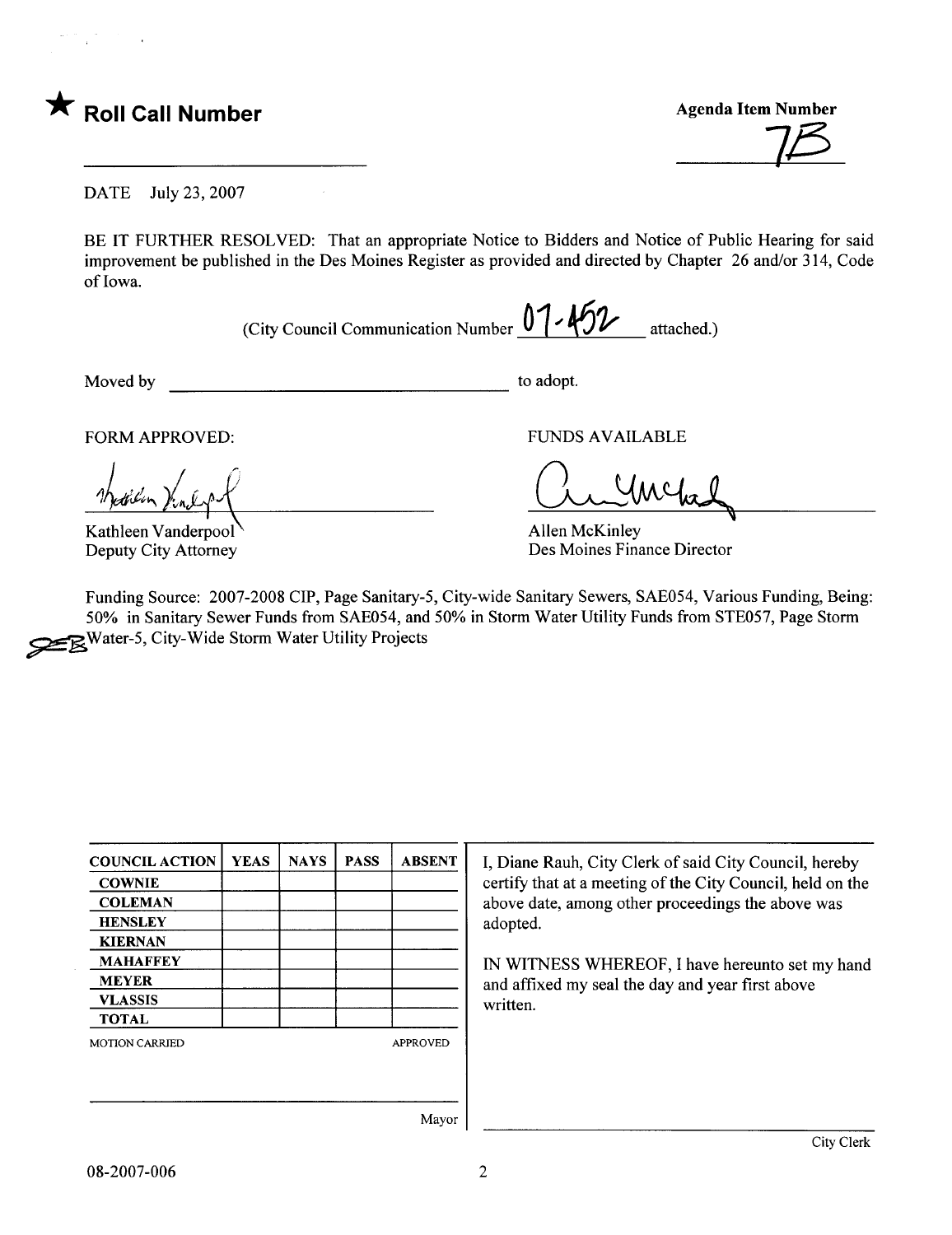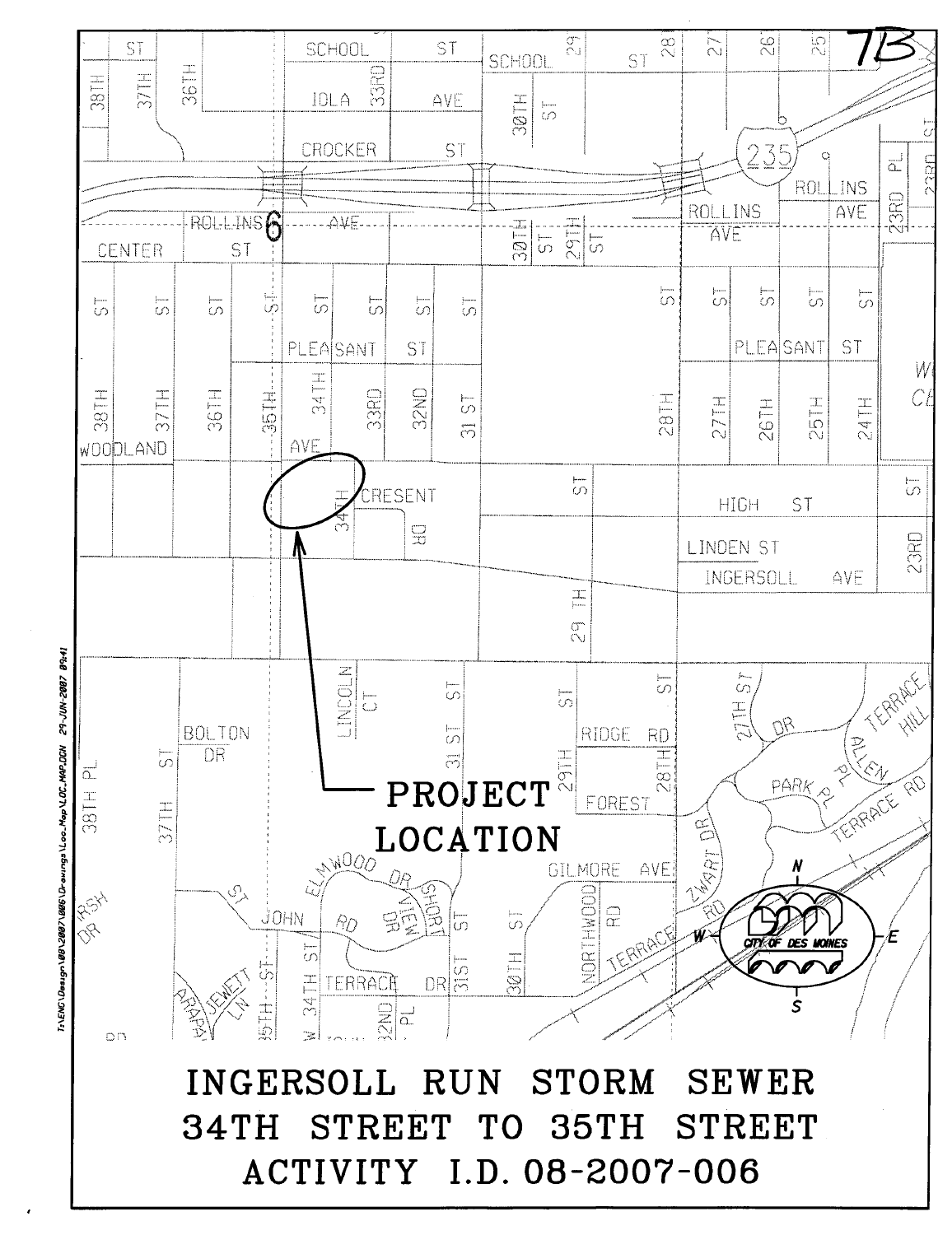## CONSTRUCTION ESTIMATE

DEPARTMENT OF ENGINEERING CITY OF DES MOINES, IOWA

 $\mathcal{A}^{\pm}$ 

ACTIVITY ID 08-2007-006 IDOT PROJ NO.: None DATE: 6/29/2007

## PROJECT: INGERSOLL RUN STORM SEWER, 34TH ST. TO 35TH ST.

|                         |                                          | <b>ESTIMATED UNITS</b> |                | <b>AMOUNT</b>     |              |
|-------------------------|------------------------------------------|------------------------|----------------|-------------------|--------------|
| NO.                     | <b>DESCRIPTION</b>                       | <b>UNIT</b>            | <b>TOTAL</b>   | <b>UNIT PRICE</b> | <b>TOTAL</b> |
| 1                       | Project Sign, Small                      | LS                     | 1              | \$1,000.00        | \$1,000.00   |
| $\overline{2}$          | Mobilization                             | <b>LS</b>              | 1              | \$80,000.00       | \$80,000.00  |
| 3                       | <b>Traffic Control</b>                   | LS                     | 1              | \$2,000.00        | \$2,000.00   |
| $\overline{\mathbf{4}}$ | Pavement Removal/Disposition             | SY                     | 1,640          | \$7.00            | \$11,480.00  |
| 5                       | Sidewalk, Driveway, Removal/Disposition  | SY                     | 137            | \$7.00            | \$959.00     |
| 6                       | Subgrade Preparation                     | SY                     | 612            | \$5.00            | \$3,060.00   |
| $\overline{7}$          | Subgrade Treatment, Flyash, 6% by Weight | SY                     | 612            | \$1.00            | \$612.00     |
| 8                       | PCC Pavement, 8"                         | SY                     | 528            | \$80.00           | \$42,240.00  |
| 9                       | PCC Driveway, 7" Type A                  | SY                     | 25             | \$60.00           | \$1,500.00   |
| 10                      | PCC Driveway, 8" Commercial, M-4 Mix     | SY                     | 26             | \$80.00           | \$2,080.00   |
| 11                      | PCC Sidewalk, 4"                         | SY                     | 46             | \$40.00           | \$1,840.00   |
| 12                      | PCC Sidewalk, 6"                         | SY                     | 65             | \$50.00           | \$3,250.00   |
| 13                      | Р.<br>Storm Sewer, 12" DI Class 350      | LF                     | 12             | \$100.00          | \$1,200.00   |
| 14                      | Storm Sewer, 12" PVC AWWA C900           | LF                     | 22             | \$60.00           | \$1,320.00   |
| 15                      | Storm Sewer, 15" Class 3 RCP             | LF                     | 19             | \$100.00          | \$1,900.00   |
| 16                      | Storm Sewer, 6' x 6' RCBC                | LF                     | 695            | \$550.00          | \$382,250.00 |
| 17                      | <b>Bulkhead</b>                          | Each                   | 3              | \$1,000.00        | \$3,000.00   |
| 18                      | Storm Manhole, Type M-D, MOD 48"         | Each                   | 4              | \$2,000.00        | \$8,000.00   |
| 19                      | Special Structure 4                      | Each                   | 1              | \$30,000.00       | \$30,000.00  |
| 20                      | Intake, Type M-D                         | Each                   | 1              | \$4,500.00        | \$4,500.00   |
| 21                      | Intake, RA-43                            | Each                   | 1              | \$3,500.00        | \$3,500.00   |
| 22                      | Manhole Removal, Storm                   | Each                   | 1              | \$500.00          | \$500.00     |
| 23                      | Intake Removal                           | Each                   | $\overline{2}$ | 9500.00           | \$1,000.00   |
| 24                      | Remove Storm/Sanitary Pipe               | LF                     | 170            | \$10.00           | \$1,700.00   |